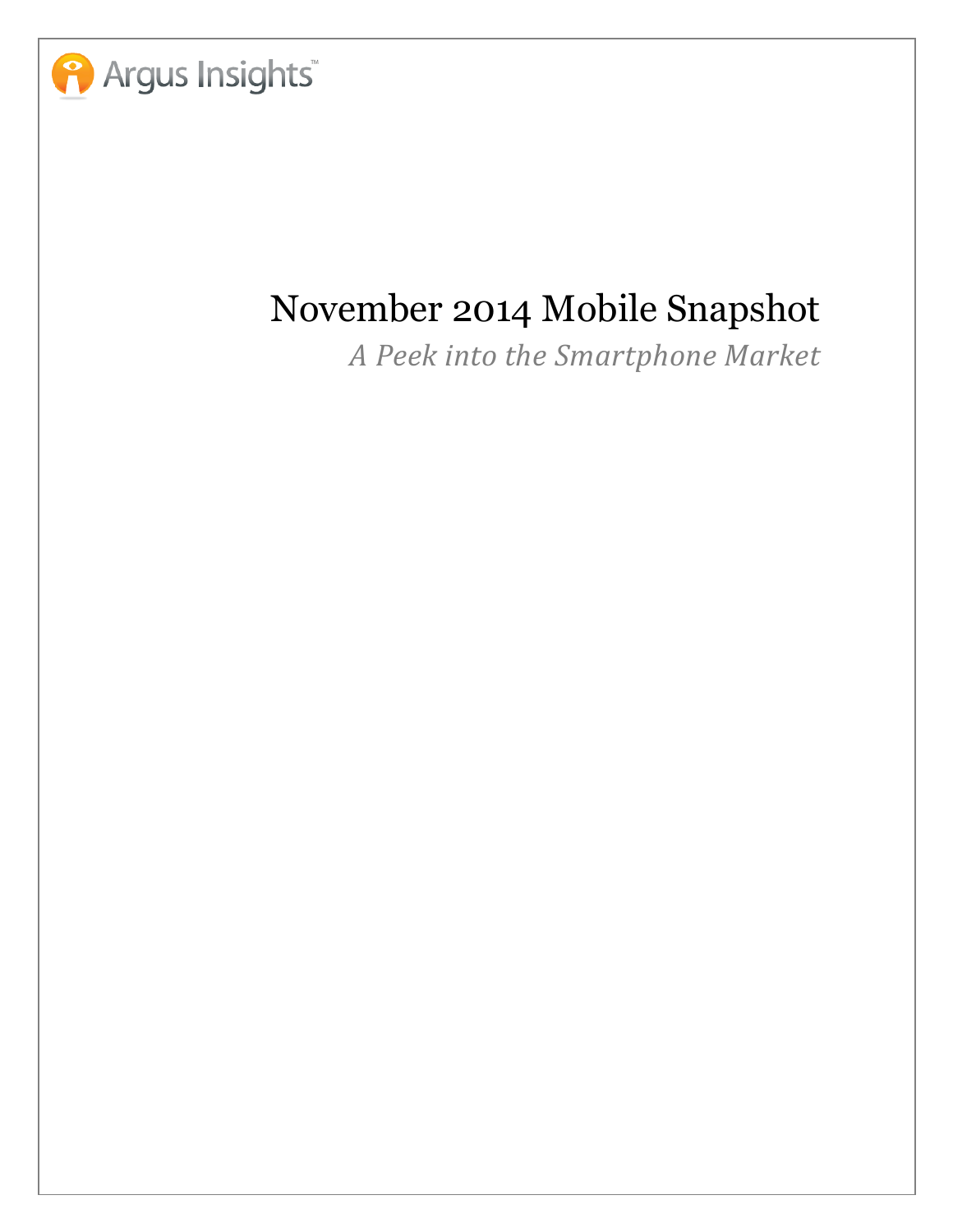## Executive Summary

Huawei saw a large boost in delight in both the US and Chinese smartphone markets this month, which catapulted the brand into a favorable position. Apple and Samsung continue to dominate global review mindshare, but other brands like LG, Huawei, and Xiaomi are gradually grabbing attention. Best Buy is the most delightful smartphone retailer of the month, as their points rewards system is working to encourage users to review products they purchase. But, Verizon and Sprint saw increased delight from Black Friday promotions to see the most growth of all retailers this month. The attribute deep dive into phone calling proved that while users are experiencing frustration when attempting to make phone calls, this is not a strong deterrent of use.

## Table of Contents

Executive Summary Key Questions to be Answered Evolution of Interest in Most Discussed Brands A Brief Tutorial: Argus Insights Methods & Metrics US Brand Summary: Race to Delight Gets Tights China Brand Summary: Huawei Climbs the Ranks Global Brand Summary: Apple & Samsung Continue to Dominate Retailer Summary: Best Buy is the Best Place to Buy Attribute Spotlight: Is Anyone Still Making Calls? Brand to Watch: Huawei Social Summary: Social Sentiment Falls Key Takeaways